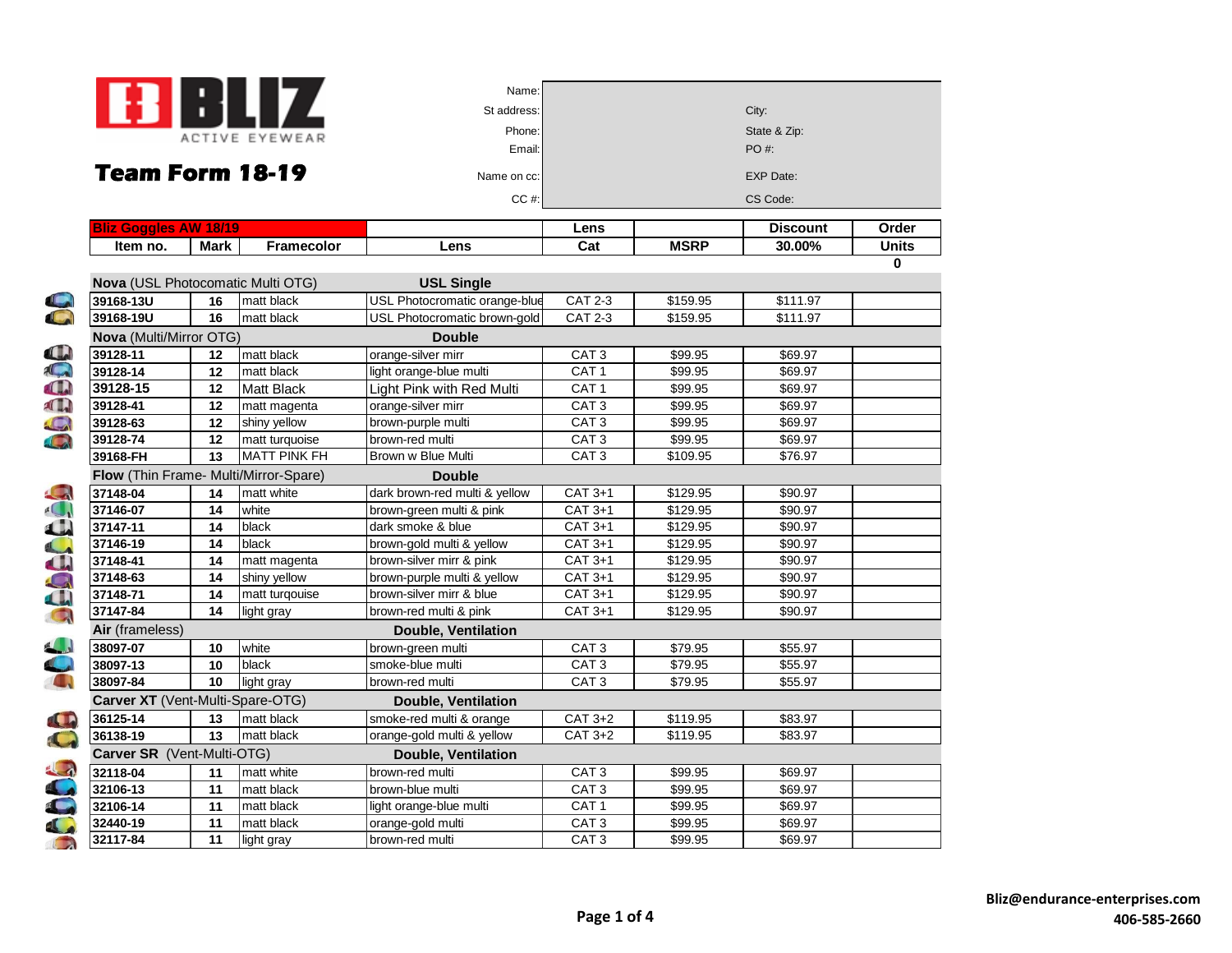

| Name:       |                  |
|-------------|------------------|
| St address: | City:            |
| Phone:      | State & Zip:     |
| Email:      | PO #:            |
| Name on cc: | <b>EXP Date:</b> |
| CC#         | CS Code:         |
|             |                  |

| <b>Bliz Goggles AW 18/19</b>                           |                |                   |                               | Lens             |             | <b>Discount</b> | Order        |
|--------------------------------------------------------|----------------|-------------------|-------------------------------|------------------|-------------|-----------------|--------------|
| Item no.<br>$\sim$ $\sim$ $\sim$                       | Mark           | <b>Framecolor</b> | Lens                          | Cat              | <b>MSRP</b> | 30.00%          | <b>Units</b> |
| Carver SR (Mirror-OTG)                                 |                |                   | <b>Double</b>                 |                  |             |                 |              |
| $\overline{1}$<br>32085-01<br>$\mathbf{\Omega}$        | 10             | white             | orange-silver mirror          | CAT <sub>3</sub> | \$89.95     | \$62.97         |              |
| 32085-11                                               | 10             | black             | orange-silver mirror          | CAT <sub>3</sub> | \$89.95     | \$62.97         |              |
| 32108-41                                               | 10             | magenta           | orange-silver mirror          | CAT <sub>3</sub> | \$89.95     | \$62.97         |              |
| 32108-71                                               | 10             | turqouise         | orange-silver mirror          | CAT <sub>3</sub> | \$89.95     | \$62.97         |              |
| Carver SR (Contrast-OTG)                               |                |                   | <b>Double</b>                 |                  |             |                 |              |
| 32240-04                                               | 8              | white             | pink                          | CAT <sub>1</sub> | \$69.95     | \$48.97         |              |
| 32240-18                                               | 8              | black             | orange                        | CAT <sub>2</sub> | \$69.95     | \$48.97         |              |
| 32088-48                                               | 8              | magenta           | pink                          | CAT <sub>1</sub> | \$69.95     | \$48.97         |              |
| 32088-78                                               | 8              | turgouise         | orange                        | CAT <sub>2</sub> | \$69.95     | \$48.97         |              |
| Carver SF (Vent-Multi-OTG)                             |                |                   | <b>Double, Ventilation</b>    |                  |             |                 |              |
| 31105-03                                               | 11             | matt white        | smoke-blue multi              | CAT <sub>3</sub> | \$99.95     | \$69.97         |              |
| 31117-14                                               | 11             | matt black        | light orange-blue multi       | CAT <sub>1</sub> | \$99.95     | \$69.97         |              |
| 31440-19                                               | 11             | matt black        | orange-gold multi             | CAT <sub>3</sub> | \$99.95     | \$69.97         |              |
| 31118-43                                               | 11             | cerice            | smoke-blue multi              | CAT <sub>3</sub> | \$99.95     | \$69.97         |              |
| Carver SF (Mirror-OTG)                                 |                |                   | <b>Double</b>                 |                  |             |                 |              |
| 31085-01                                               | 10             | white             | orange-silver mirror          | CAT <sub>3</sub> | \$89.95     | \$62.97         |              |
| 31085-11                                               | 10             | black             | orange-silver mirror          | CAT <sub>3</sub> | \$89.95     | \$62.97         |              |
| 31108-41                                               | 10             | magenta           | orange-silver mirror          | CAT <sub>3</sub> | \$89.95     | \$62.97         |              |
| 31108-71                                               | 10             | turgouise         | orange-silver mirror          | CAT <sub>3</sub> | \$89.95     | \$62.97         |              |
| Carver SF (Contrast-OTG)                               |                |                   | <b>Double</b>                 |                  |             |                 |              |
| 31240-04                                               | 8              | white             | pink                          | CAT <sub>1</sub> | \$69.95     | \$48.97         |              |
| 31240-18                                               | 8              | black             | orange                        | CAT <sub>2</sub> | \$69.95     | \$48.97         |              |
| 31088-48                                               | 8              | magenta           | pink                          | CAT <sub>1</sub> | \$69.95     | \$48.97         |              |
| 31088-78                                               | 8              | turgouise         | orange                        | CAT <sub>2</sub> | \$69.95     | \$48.97         |              |
| Carver JR (Mirror-OTG)                                 |                |                   | <b>Double</b>                 |                  |             |                 |              |
| 30098-11                                               | 9              | shiny black       | orange-silver mirr            | CAT <sub>3</sub> | \$69.95     | \$48.97         |              |
| 30098-71                                               | 9              | matt turquoise    | orange-silver mirr            | CAT <sub>3</sub> | \$69.95     | \$48.97         |              |
| Carver JR (Contrast-OTG)                               |                |                   | <b>Double</b>                 |                  |             |                 |              |
| 30078-08                                               | $\overline{7}$ | shiny white       | orange                        | CAT <sub>2</sub> | \$59.95     | \$41.97         |              |
| 30078-18                                               | $\overline{7}$ | shiny black       | orange                        | CAT <sub>2</sub> | \$59.95     | \$41.97         |              |
| Edge (USL Photocomatic Multi OTG)<br><b>USL Single</b> |                |                   |                               |                  |             |                 |              |
| 34168-13U                                              | 16             | matt black        | USL Photocromatic orange-blue | <b>CAT 2-3</b>   | \$159.95    | \$111.97        |              |
| 34168-19U                                              | 16             | matt black        | USL Photocromatic brown-gold  | <b>CAT 2-3</b>   | \$159.95    | \$111.97        |              |
| Edge POL (POL-OTG)                                     |                |                   | <b>Polarized</b>              |                  |             |                 |              |
| 10<br>34146-10                                         | 12             | matt black        | brown polarized               | CAT <sub>3</sub> | \$99.95     | \$69.97         |              |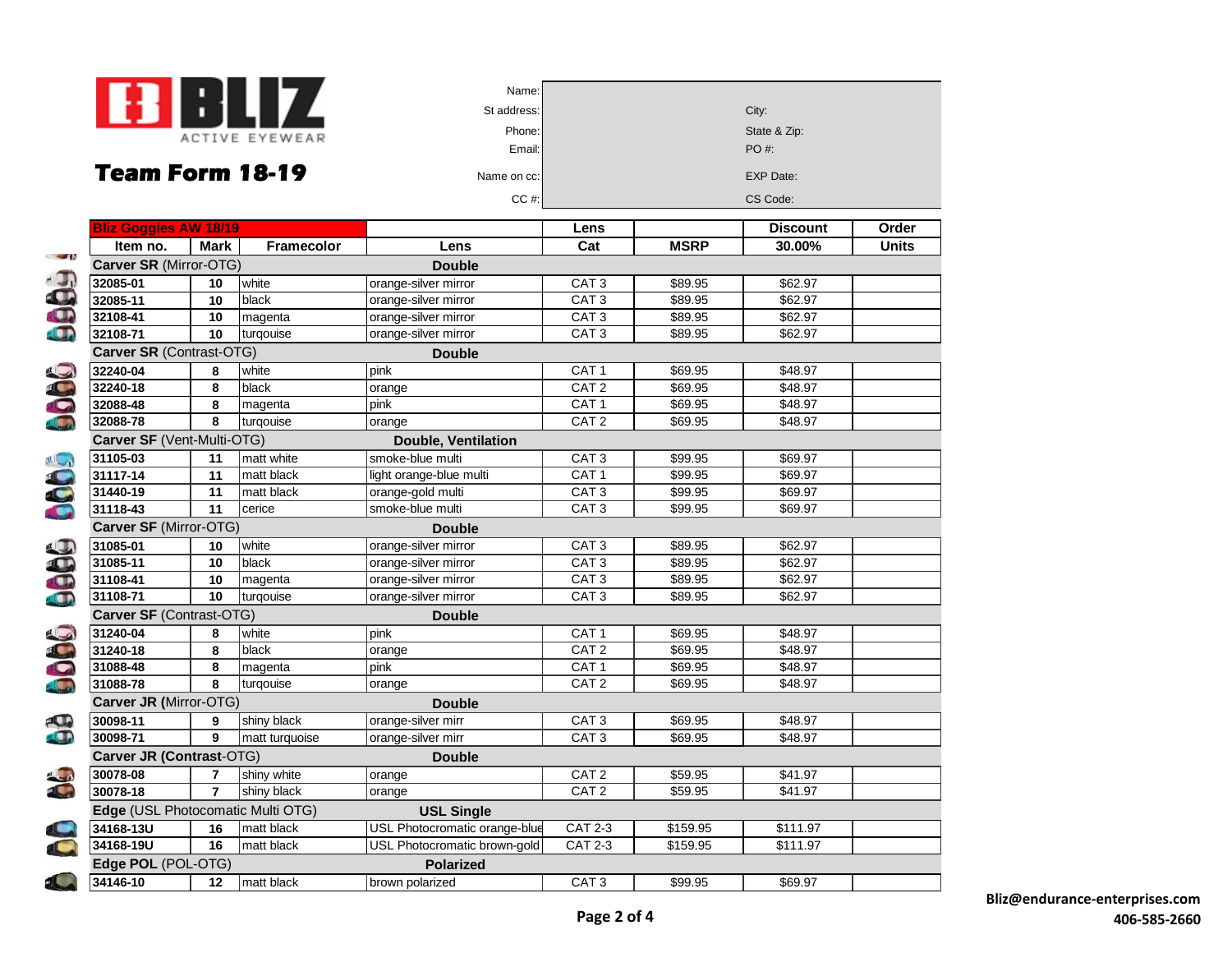

| Name:       |                  |
|-------------|------------------|
| St address: | City:            |
| Phone:      | State & Zip:     |
| Email:      | PO#:             |
| Name on cc: | <b>EXP Date:</b> |
| $CC$ #:     | CS Code:         |
|             |                  |

|                | <b>Bliz Goggles AW 18/19</b>          |                                    |                   |                          | Lens               |             | <b>Discount</b>     | Order        |  |
|----------------|---------------------------------------|------------------------------------|-------------------|--------------------------|--------------------|-------------|---------------------|--------------|--|
|                | Item no.                              | <b>Mark</b>                        | <b>Framecolor</b> | Lens                     | Cat                | <b>MSRP</b> | 30.00%              | <b>Units</b> |  |
|                | Edge (Vent-Multi-OTG)                 |                                    |                   | Double, Ventilation      |                    |             |                     |              |  |
|                | 34117-07                              | 11                                 | matt white        | brown-green multi        | CAT <sub>3</sub>   | \$89.95     | \$62.97             |              |  |
|                | 34106-19                              | 11                                 | matt black        | brown-gold multi         | CAT <sub>3</sub>   | \$89.95     | \$62.97             |              |  |
|                | $34118 - 43$                          | 11                                 | cerice            | smoke-blue multi         | $\overline{CAT 3}$ | \$89.95     | \$62.97             |              |  |
| <b>OOC</b>     | 34118-74                              | 11                                 | turgouise         | brown-red multi          | CAT <sub>3</sub>   | \$89.95     | \$62.97             |              |  |
|                |                                       | Edge (Mirror-OTG)<br><b>Double</b> |                   |                          |                    |             |                     |              |  |
| 38             | 34085-01                              | 10                                 | white             | orange-silver mirror     | CAT <sub>3</sub>   | \$79.95     | \$55.97             |              |  |
|                | 34085-11                              | 10                                 | <b>black</b>      | orange-silver mirror     | CAT <sub>3</sub>   | \$79.95     | \$55.97             |              |  |
|                | 34108-41                              | 10                                 | magenta           | orange-silver mirror     | CAT <sub>3</sub>   | \$79.95     | \$55.97             |              |  |
|                | 34108-71                              | 10                                 | turgouise         | orange-silver mirror     | CAT <sub>3</sub>   | \$79.95     | \$55.97             |              |  |
|                | Edge (Contrast-OTG)                   |                                    |                   | <b>Double</b>            |                    |             |                     |              |  |
| 60000          | 34240-04                              | 7                                  | white             | pink                     | CAT <sub>1</sub>   | \$59.95     | \$41.97             |              |  |
|                | 34240-16                              | $\overline{7}$                     | black             | yellow                   | CAT <sub>0</sub>   | \$59.95     | \$41.97             |              |  |
|                | 34240-18                              | $\overline{7}$                     | black             | orange                   | CAT <sub>2</sub>   | \$59.95     | \$41.97             |              |  |
|                | 34078-48                              | $\overline{7}$                     | magenta           | pink                     | CAT <sub>1</sub>   | \$59.95     | \$41.97             |              |  |
|                | 34078-78                              | $\overline{7}$                     | turqouise         | orange                   | CAT <sub>2</sub>   | \$59.95     | \$41.97             |              |  |
|                | Edge JR (Mirror-OTG)<br><b>Double</b> |                                    |                   |                          |                    |             |                     |              |  |
|                | 35045-01                              | 7                                  | white             | orange-silver mirror     | CAT <sub>3</sub>   | \$59.95     | \$41.97             |              |  |
|                | 35045-11                              | $\overline{7}$                     | black             | orange-silver mirror     | CAT <sub>3</sub>   | \$59.95     | \$41.97             |              |  |
|                | 35078-13                              | $\overline{7}$                     | matt black        | light orange-blue mirror | CAT <sub>1</sub>   | \$59.95     | \$41.97             |              |  |
|                | 35078-41                              | $\overline{7}$                     | matt magenta      | orange-silver mirror     | CAT <sub>3</sub>   | \$59.95     | \$41.97             |              |  |
|                | 35078-71                              | $\overline{7}$                     | matt turquoise    | orange-silver mirror     | CAT <sub>3</sub>   | \$59.95     | \$41.97             |              |  |
|                | 35078-FH                              |                                    | <b>Matt Pink</b>  | Brown w Blue Multi       | CAT <sub>3</sub>   | \$64.95     | \$45.47             |              |  |
|                | Edge JR (Contrast-OTG)                |                                    |                   | <b>Double</b>            |                    |             |                     |              |  |
|                | 35035-08                              | 5                                  | white             | orange                   | CAT <sub>2</sub>   | \$49.95     | \$34.97             |              |  |
|                | 35035-18                              | 5                                  | black             | orange                   | CAT <sub>2</sub>   | \$49.95     | \$34.97             |              |  |
| SC             | 35058-44                              | 5                                  | cerice            | pink                     | CAT <sub>1</sub>   | \$49.95     | \$34.97             |              |  |
|                | Park Pro<br><b>Double</b>             |                                    |                   |                          |                    |             |                     |              |  |
|                | 33313-08                              | 5                                  | white             | orange                   | CAT <sub>2</sub>   | \$39.95     | $\overline{$}27.97$ |              |  |
| $\mathbf{S}$   | 33313-18                              | 5                                  | black             | orange                   | CAT <sub>2</sub>   | \$39.95     | \$27.97             |              |  |
|                | <b>Snowpark (Kids frame)</b>          |                                    |                   | <b>Single</b>            |                    |             |                     |              |  |
| $\blacksquare$ | 33202-10                              | $\mathbf{2}$                       | black             | smoke                    | CAT <sub>3</sub>   | \$24.95     | \$17.47             |              |  |
| $\Box$         | 33202-31                              | $\mathbf{2}$                       | light blue        | smoke                    | CAT <sub>3</sub>   | \$24.95     | \$17.47             |              |  |
| O              | 33202-41                              | $\overline{2}$                     | light pink        | smoke                    | CAT <sub>3</sub>   | \$24.95     | \$17.47             |              |  |